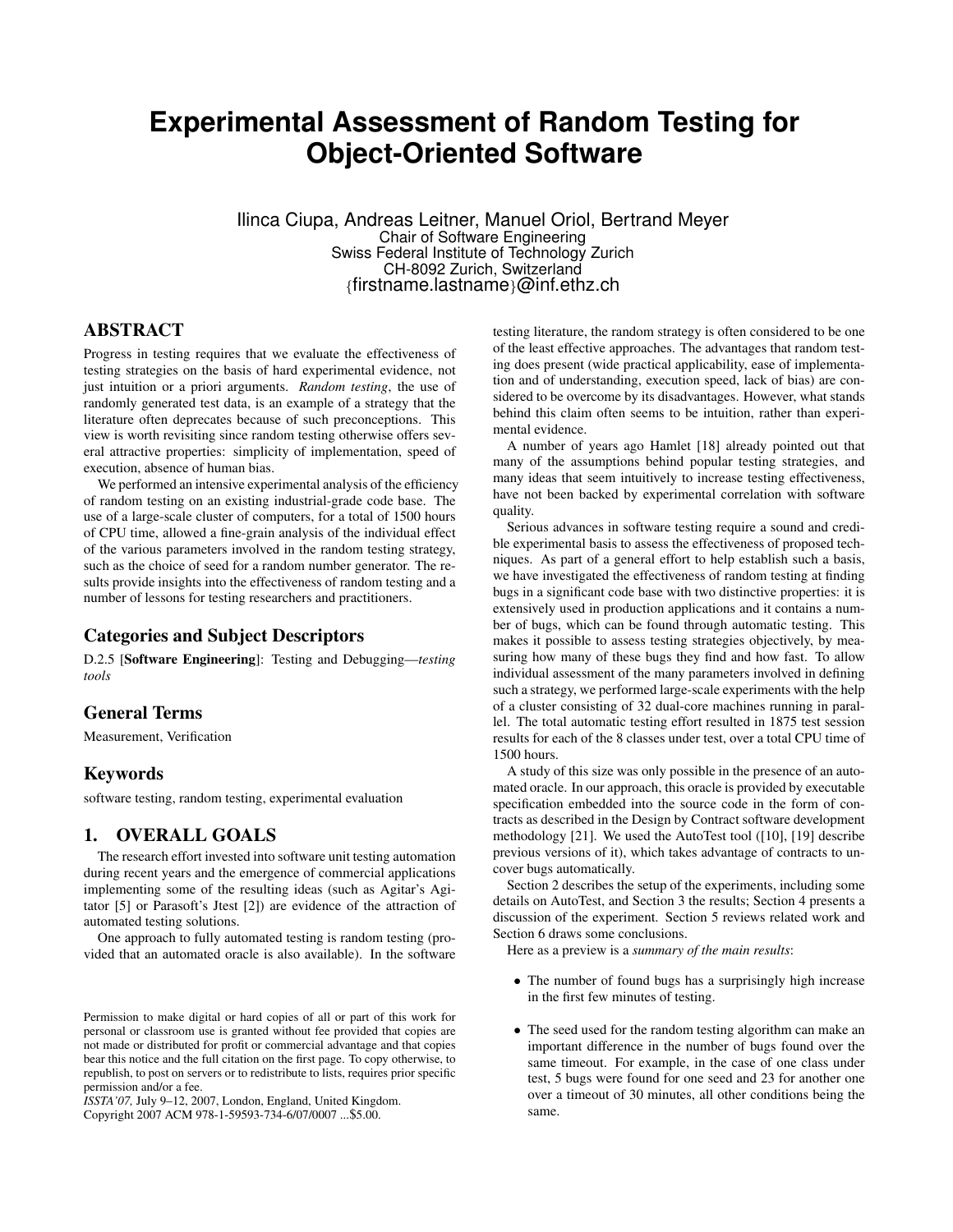- The version of the random testing algorithm that works best for a class for a testing timeout as small as 2 minutes will also deliver the best results for higher timeouts (such as 30 minutes).
- This version is not the same for all classes, but one can identify a solution that produces optimal results for a specified set of tested classes.

These conclusions are of course to be interpreted in light of our specific setup and assumptions, which are made explicit in the following sections together with the details of the results.

In addition to the results summarized above, this paper also makes the following contributions:

- *Suggestions for testing practitioners and tool builders.* Based on the results of our study, we provide guidelines for choosing which algorithm for random testing should be used depending on the test scope and duration.
- *Basis for other case studies.* The results we show here can be used to open the way for a series of comprehensive studies of the performances of various automated testing strategies. In particular, the algorithms identified here to produce the best results for random testing should be used as the basis for comparison against any other strategy.

# 2. TEST BED

#### 2.1 Framework

AutoTest, the tool we used for running the experiment, achieves push-button testing of Eiffel applications equipped with contracts. It is implemented as a framework, so that various strategies for input value generation can easily be plugged in. For the experiment described in this paper we used a configurable random strategy.

# Input generation

Random input generation for object-oriented applications can be performed in one of two ways:

- In a *constructive* manner, by calling a constructor of the targeted class and then, optionally, other methods of the class in order to change the state of the newly created object.
- In a *brute force* manner, by allocating a new object and then setting its fields directly (technique applied by the Korat tool [6], for instance).

The second approach has the disadvantage that objects created in this way can violate their class invariant. If this is the case, the effort for creating the object has been a waste and a new attempt must be made. (Invariant violations can also be triggered through the constructive approach, but, if that is the case, a bug has been found in the system under test.) Also, it can be the case that objects created in this way could never be created by executions of the software itself. For these reasons, AutoTest implements the first approach.

Any such constructive approach to generating objects (test inputs) must answer the following questions:

- Are objects built simply by constructor calls or are other methods of the class called after the constructor, in an attempt to bring the object to a more interesting state?
- How often are such diversification operations performed?



Figure 1: General algorithm

- Can objects used in tests be kept and re-used in later tests?
- How are values for primitive types generated?

With AutoTest, answers to these questions take the form of explicit parameters provided to the input generation algorithm.

AutoTest keeps a pool of objects available for testing. All objects created as test inputs are stored in this pool, then returned to the pool once they have been used in tests. The algorithm for input generation proceeds in the following manner, given a method m of a class C currently under test. To test m, a target object and arguments (if m takes any) are needed. With some probability  $P_{GenNew}$ , the algorithm either creates new instances for the target object and arguments or uses existing instances (taken from the pool). If the decision is to create new instances, then AutoTest calls a randomly chosen constructor of the corresponding class (or, if the class is abstract, of its closest non-abstract descendant). If this constructor takes arguments, the same algorithm is applied recursively. The input generation algorithm treats basic types $1$  differently: for an argument declared of a primitive type, with some probability

 $P_{GenBasicRand}$ , a value will be chosen randomly either out of the set of all values possible for that type or out of a set of predefined, special values. These predefined values are assumed to have a high bug-revealing rate when used as inputs. For instance, for type IN-TEGER, these values include the minimum and maximum possible values, 0, 1, -1, etc. Figures 1 and 2 depict an overview of the use of these probabilities in the input generation algorithm.

Keeping a pool of objects which can be reused in tests raises the question of whether an attempt should be made to bring these existing objects to more interesting states as would occur during the actual execution of a program (for example with a list class, not just a state occurring after creation but one resulting from many insertions and deletions). To provide for this, we introduce the probability  $P_{Diiv}$  which indicates how often, after running a test case, a *diversification* operation is performed. Such a diversification operation consists of calling a procedure (a method with no return value) on an object selected randomly from the pool.

Supplying different values for these three probabilities ( $P_{GenNew}$ ,  $P_{GenBasicRand}, P_{Div}$ ) changes the behavior of the input generation algorithm.

<sup>&</sup>lt;sup>1</sup>Basic types are also called "primitive" and among these types in Eiffel are INTEGER, REAL, DOUBLE, CHARACTER, and BOOLEAN.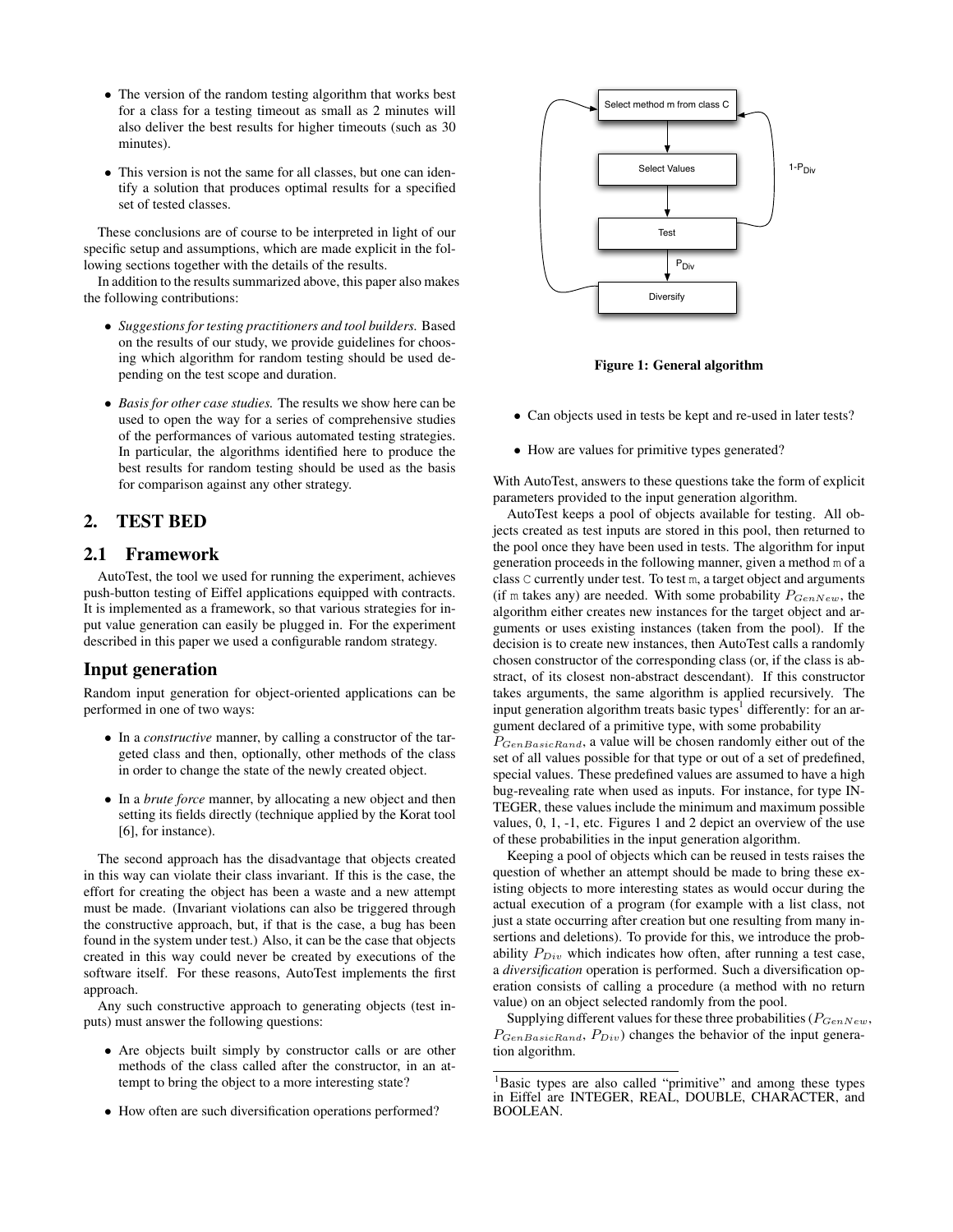

Figure 2: Value Selections

Other tools which use a constructive approach to random input generation also rely on calling sequences of constructors and other methods to create input data. Eclat [23], very much like AutoTest, stores objects in a pool and uses existing values to call constructors and methods which create new values. However, after this initial generation phase, it applies heuristics to classify and select which of the available inputs it will use in tests. AutoTest performs no such selection, because it wants to implement a purely random strategy. JCrasher [12] builds sequences of constructor and method calls starting from a method under test and systematically building required input objects, by calling either constructors or methods returning objects of the desired type.

#### Test execution

AutoTest uses a two-process model for executing the tests: the *master* process implements the actual testing strategy; the *slave* process is responsible for the test execution. The slave, an interpreter, gets simple commands (object creation, method call, etc.) from the master and can only execute such instructions and return the results. This separation of the testing activity in two processes has the advantage of robustness: if test execution triggers a failure in the slave from which the process cannot recover, the interpreter will shut it down and then restart it where testing was interrupted. The entire testing process does not have to be restarted from the beginning and, if the same failure keeps occurring, testing of that method can be aborted so the rest of the test scope can still be explored.

#### Automated oracle

AutoTest uses contracts (method pre- and postconditions and class invariants) present in the code as an automated oracle. In Eiffel these contracts are boolean expressions (with the addition of the old keyword which can only appear in postconditions and is used to refer to the value of a variable before the execution of the method), so they are easy to learn and use even for beginner programmers. As these contracts contain the specification of the software and can be evaluated at run time, AutoTest checks them during testing and reports any contract violation (with the exception of cases in which a test input directly violates the precondition of the method under test).

An important distinction must be noted. The information that we look for in our experiment is not the number of *failures* (executions leading to outcomes different from the expected ones), but that of software *faults* (problems in the code that can trigger failures). Since a single fault can trigger multiple failures, we consider that two failures expose the same fault if they are triggered at the same line in the code and manifest themselves through the same type of exception. (In Eiffel, contract violations are also exceptions, but, for clarity, for the rest of this paper we will refer to them separately.) Hence, under this convention, the measures that we provide in our results always represent the number of found faults, not failures. Such faults are simply called "bugs" below, although this is not a rigorous terminology.

## 2.2 Experimental setup

The experiment was run using the ISE Eiffel compiler version 5.6 on 32 identical machines, each having a Dual Core Pentium III at 1 GHz and 1 Gb RAM, running Fedora Core 1.

We chose the classes to test in the experiment so that they come from different sources and have varying purposes, sizes, and complexity:

- Classes from the data structures library of Eiffel, used by most projects written in this language (EiffelBase 5.6 [1]): STRING, PRIMES, BOUNDED\_STACK, HASH\_TABLE.
- Classes written by students of the Introduction to Programming course at ETH Zurich for an assignment: FRACTION1, FRACTION2.
- Classes mutated to exhibit some common bugs found in objectoriented applications: UTILS, BANK ACCOUNT.

The last four classes are available at

http://se.inf.ethz.ch/people/ciupa/test\_results. The others are available as part of the EiffelBase library version 5.6 [1]. The classes from the EiffelBase library and those written by students were not modified in any way for this experiment.

Table 1 shows various data about the classes under test: total number of lines of code, number of lines of contract code, number of methods (including those inherited), number of parent classes (also those that the class indirectly inherits from). In Eiffel all classes inherit implicitly from class ANY (similarly to the case of Java and class Object), so every class has at least one parent class.

We tested each of the classes for 30 minutes, for three different seeds for the pseudo-random number generator, for all combinations of the following values for each parameter to the input generation algorithm:

- $P_{GenNew}$  (the probability of creating new objects as inputs rather than using existing ones)  $\in \{0; 0.25; 0.5; 0.75; 1\}$
- $P_{Div}$  (the probability of calling a procedure on an object chosen randomly from the pool after running each test case)  $\in \{0; 0.25; 0.5; 0.75; 1\}$
- $P_{GenBasicRand}$  (the probability of generating values for basic types randomly rather than selecting them from a fixed predefined set of values)  $\in \{0; 0.25; 0.5; 0.75; 1\}$

Thus, we ran AutoTest for each of these classes for 30 minutes, for every combination of the 3 seed values, 5 values for  $P_{GenNew}$ , 5 values for  $P_{Div}$ , and 5 values for  $P_{GenBasicRand}$ . So there were 3  $* 5 * 5 * 5 = 375$  tests run per class for 30 minutes each, amounting to a total test time of 90000 minutes or 1500 hours.

We then parsed the saved test logs to get the results for testing for 1, 2, 5, 10, and 30 minutes. (This approach is valid since AutoTest tests methods in the scope in a fair manner, by selecting at each step the method that has been tested the least up to the current moment. This means that the timeout that the tool is given does not influence how it selects which method to test at any time.)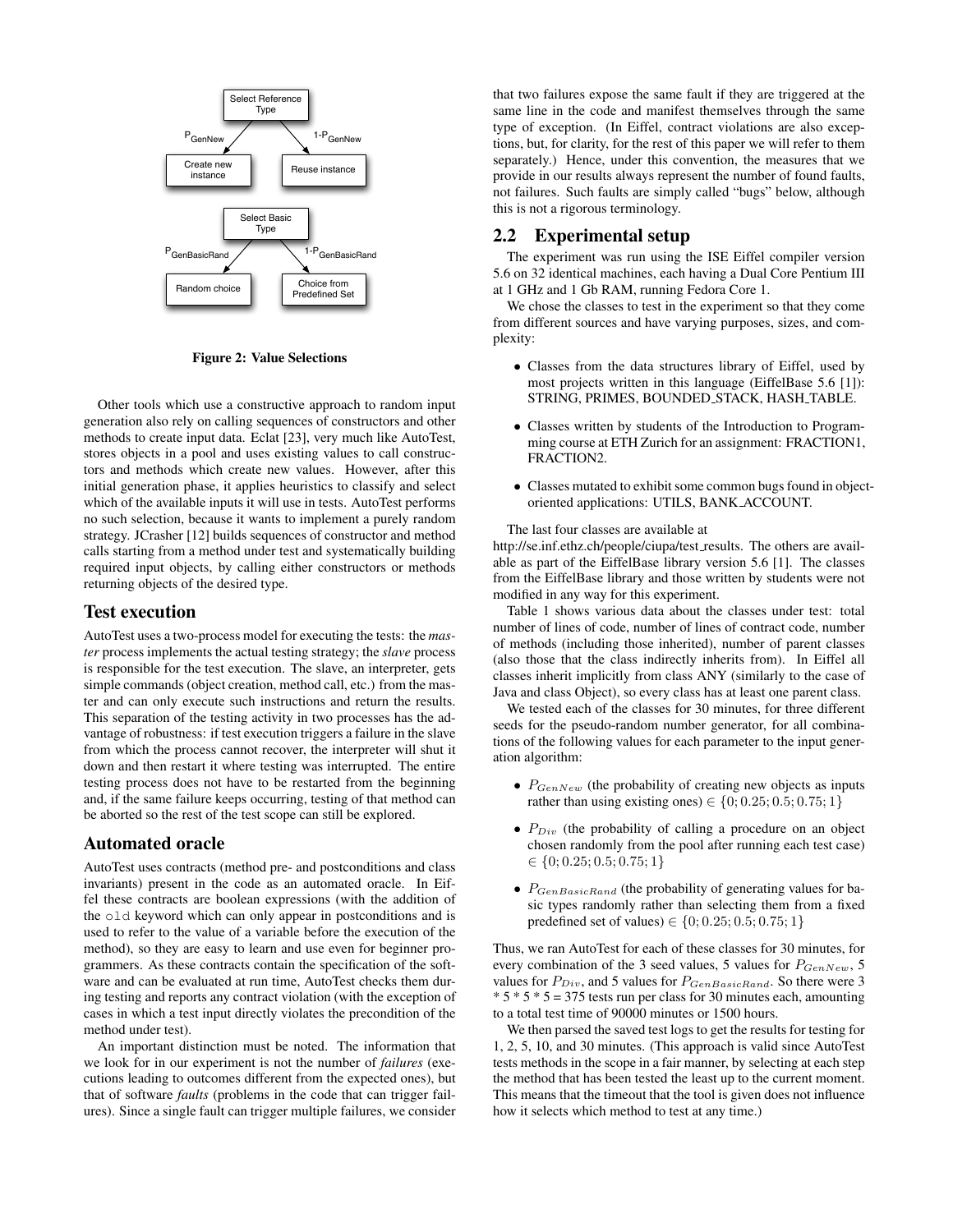Table 1: Properties of the classes under test

| <b>Class</b>         | Total lines of code | Lines of contract code | Number of methods | Number of parent classes |
|----------------------|---------------------|------------------------|-------------------|--------------------------|
| <b>STRING</b>        | 2600                | 283                    | 175               |                          |
| <b>PRIMES</b>        | 262                 | 52                     | 75                |                          |
| <b>BOUNDED_STACK</b> | 249                 | 44                     | 66                |                          |
| <b>HASH_TABLE</b>    | 1416                | 156                    | 135               |                          |
| <b>FRACTION1</b>     | 152                 | 36                     | 44                |                          |
| <b>FRACTION2</b>     | 180                 | 32                     | 45                |                          |
| <b>UTILS</b>         | 54                  | 34                     | 32                |                          |
| <b>BANK_ACCOUNT</b>  | 74                  |                        | 35                |                          |

Hence, for each combination of class, seed, timeout, and probability values, we get the total number of found "bugs" (in the above sense) and the number of these bugs which were found due to contract violations and due to other exceptions, respectively. Since there are 5 timeout values and 375 tests/class, this method produced  $5 * 375 = 1875$  test session results per class.

This paper only reproduces part of the raw data. The results and conclusions are based on the entire raw data, available at http://se.inf.ethz.ch/people/ciupa/test\_results.

The criterion we used for evaluating the efficiency of the examined strategies is *the number of bugs found in a set time*. Although several other criteria are commonly used to evaluate testing strategies, we consider this criterion to be the most useful, since the main purpose of unit testing is to find bugs in the modules being tested.

# 3. RESULTS

This section analyzes the results with respect to the questions stated as the goals of the experiment.

# How does the number of found bugs evolve over time?

To determine how the number of found bugs evolves with the timeout we look at the highest number of bugs (averaged over the three seeds) found for each timeout for every class. For the classes that were tested, the evolution was inversely proportional to the elapsed time: the best fitting that we could find was against a function  $f(x) = a/x + b$ . Table 2 shows, for each class under test, the parameters characterizing the fitting of the evolution of the number of found bugs over time against this function with 95% confidence level. The parameters quantifying the goodness of fit are:

- SSE (sum of squared errors): measures the total deviation of the response values from the fit. A value closer to 0 indicates that the fit will be more useful for prediction.
- R-square: measures how successful the fit is in explaining the variation of the data. It can take values between 0 and 1, with a value closer to 1 indicating that a greater proportion of variance is accounted for by the model.
- RMSE (root mean squared error): an estimate of the standard deviation of the random component in the data. An RMSE value closer to 0 indicates a fit that is more useful for prediction.

Figures 3, 4, and 5 illustrate the results of the curve fitting for classes STRING, PRIMES, and HASH TABLE respectively. They show both the best fitting curves (as given in Table 2) and the actual data obtained in the experiment.

Table 2: Parameters characterizing the fitting of the evolution of the number of found bugs over time against the function  $f(x) = a/x + b$ .

| Class name        | a        | b     | <b>SSE</b> | R-square | <b>RMSE</b> |
|-------------------|----------|-------|------------|----------|-------------|
| BANK_             | $-1.25$  | 2.58  | 0.03       | 0.96     | 0.10        |
| <b>ACCOUNT</b>    |          |       |            |          |             |
| <b>BOUNDED_</b>   | $-4.20$  | 11.6  | 0.11       | 0.98     | 0.23        |
| <b>STACK</b>      |          |       |            |          |             |
| <b>FRACTION1</b>  | $-0.45$  | 3.14  | 0.01       | 0.86     | 0.10        |
| <b>FRACTION2</b>  | $-2.19$  | 2.93  | 0.45       | 0.86     | 0.38        |
| <b>HASH TABLE</b> | $-14.48$ | 19.57 | 9.64       | 0.93     | 1.79        |
| <b>PRIMES</b>     | $-4.8$   | 6.96  | 0.39       | 0.97     | 0.36        |
| <b>STRING</b>     | $-10.37$ | 11.47 | 1.24       | 0.98     | 0.64        |
| <b>UTILS</b>      | $-3.16$  | 3.82  | 0.15       | 0.97     | 0.22        |



Figure 3: Evolution of the number of found bugs over time for class STRING

#### How much does the seed influence the number of found bugs?

As stated, the experiment ran each combination of probabilities, for each class, for each timeout, and for 3 different seeds. The results show that the seed has a high influence on the number of found bugs, going as far as, for class HASH TABLE, finding 5 bugs for one value of the seed and 23 for another one (for the same timeout of 30 minutes and the same combination of probability values). Table 3 shows for each class the number of bugs found for different seeds for the same combination of probability values and for the same timeout and which have the highest difference between the maximum and minimum number of found bugs. The table also shows the timeouts for which the given number of bugs was found.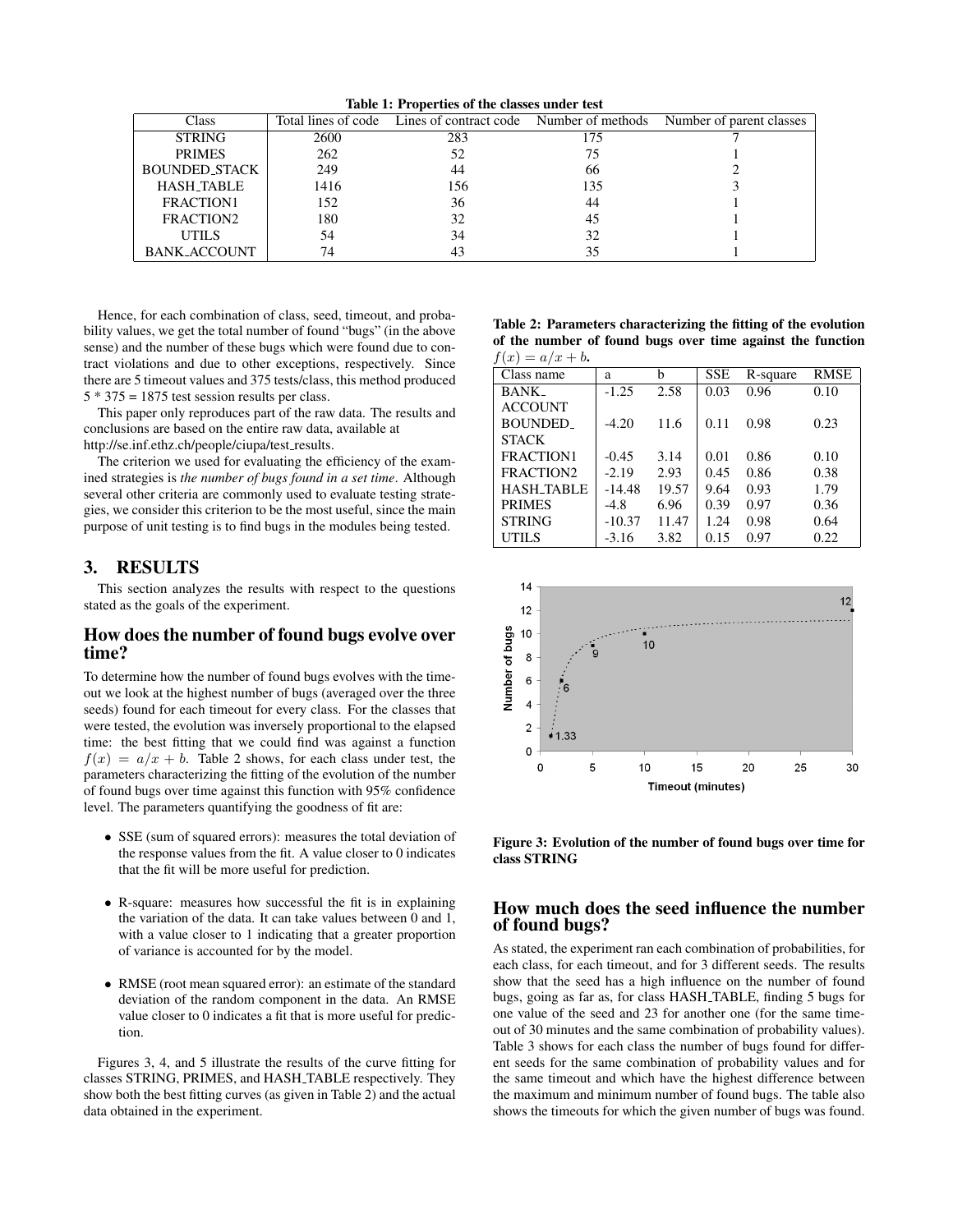

Figure 4: Evolution of the number of found bugs over time for class PRIMES



Figure 5: Evolution of the number of found bugs over time for class HASH TABLE

The varying values for these timeouts show no correlation between the maximum difference that the seed can make in the number of found bugs and the testing timeout.

The values shown in Table 3 are extreme cases. The distribution of all differences in the number of bugs found for the different seed values for a certain class is also interesting. Figure 6 shows this distribution for class HASH TABLE. The figure shows the number of occurrences for every difference in the number of bugs found for every combination of probabilities and timeout value for the different seeds. In other words, it shows how often each difference in number of found bugs occurs, illustrating how important the influence of the seed can be (all other things being equal) and how often such an influence occurs. Figure 7 shows the same information for class BOUNDED STACK.

Although these results indicate how important the influence of the seed can be, this should not lead one to believe that a certain seed value constantly delivers better results than another one. Instead, these results indicate that random testing needs to be performed several times, with various seed values, to compensate for the high variability.

Table 3: Minimum and maximum number of bugs found maximizing the difference obtained for using different seeds for the same timeout and combination of probabilities

| Class name           | Max bugs | Min bugs | Timeout     |  |  |  |  |  |  |
|----------------------|----------|----------|-------------|--|--|--|--|--|--|
| <b>BANK_ACCOUNT</b>  | 2        |          | 1, 2, 5, 10 |  |  |  |  |  |  |
| <b>BOUNDED_STACK</b> | 9        |          | 2           |  |  |  |  |  |  |
|                      | 10       |          | 5           |  |  |  |  |  |  |
| <b>FRACTION1</b>     | 3        |          |             |  |  |  |  |  |  |
| <b>FRACTION2</b>     | 3        |          | 5, 10       |  |  |  |  |  |  |
| <b>HASH_TABLE</b>    | 23       | 5        | 30          |  |  |  |  |  |  |
| <b>PRIMES</b>        |          |          | 30          |  |  |  |  |  |  |
| <b>STRING</b>        |          |          | 2           |  |  |  |  |  |  |
|                      | 12       |          | 30          |  |  |  |  |  |  |
| UTILS                | 3        |          | 2           |  |  |  |  |  |  |



Figure 6: Distribution of the difference in number of found bugs caused by the used seed for class HASH TABLE

# How much do the values of the probabilities influence the number of found bugs for every timeout?

Table 4 shows the minimum and maximum number of bugs found (averaged over the three seeds) for every timeout using all combinations of probability values for each class.

These results show that the *minimum* number of bugs found stays constant or increases very little with the increase of the timeout. In other words, for each timeout, there exist several combinations of probabilities which perform surprisingly badly compared to others. For all classes under test (with the exception of PRIMES) a value of 0 for the probability of generating new objects delivered bad results. A value of 1 for the probability of generating basic values randomly had the same effect.

Classes HASH TABLE, STRING, and BOUNDED STACK especially show a high difference between the maximum and minimum numbers of bugs found for every timeout. This shows that the performance of the random testing algorithm can vary widely with the combination of probabilities that is chosen.

#### Which version of the random generation algorithm maximizes the number of found bugs?

The goal of this analysis is to find the combination of probability values that maximizes the number of found bugs, first over all tested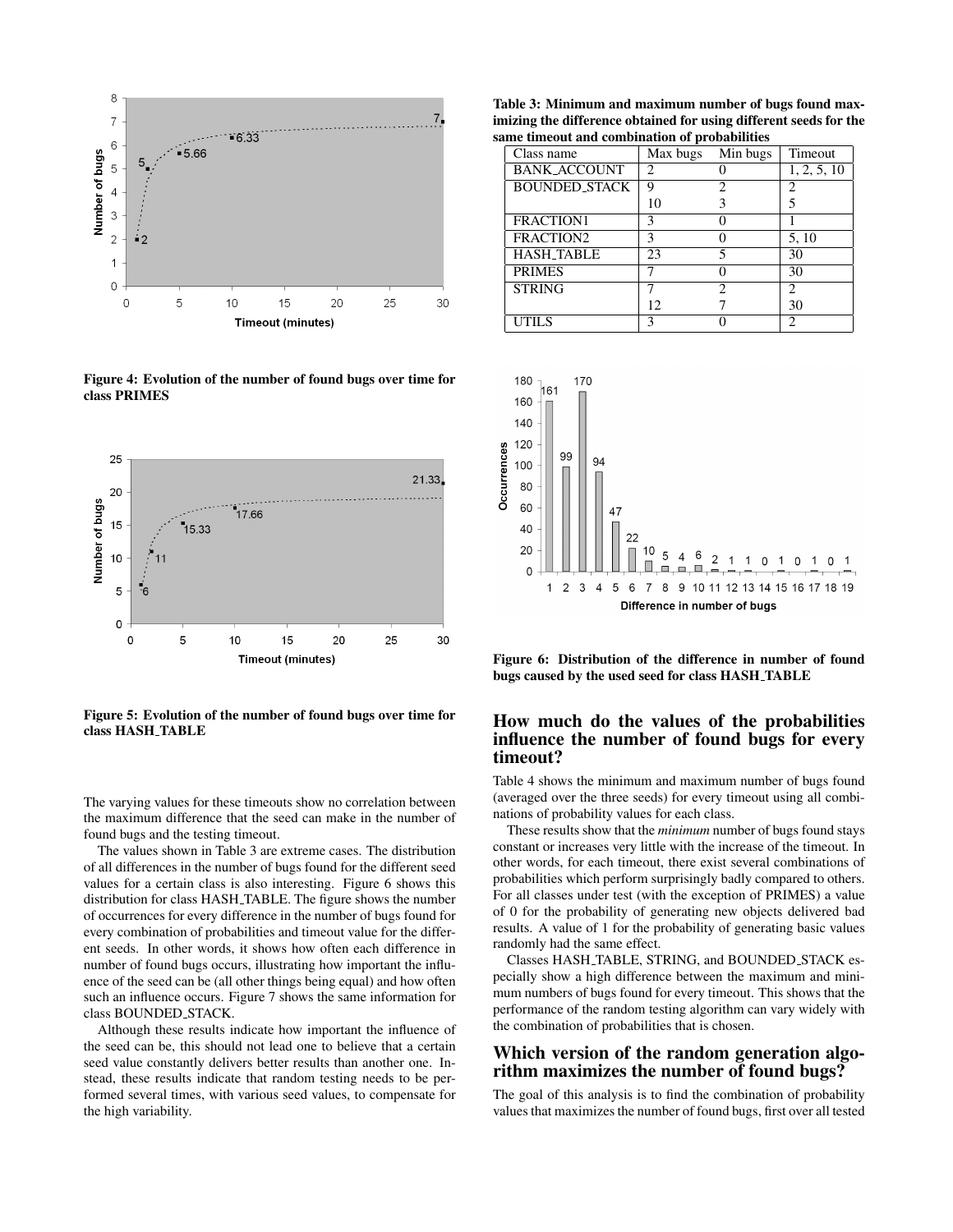|       |      | тиого и глиниции ина пимпиант папност от омуз тоана тот саси интебае<br><b>STRING</b><br><b>UTILS</b> |       |       |                  |             | PRIMES |                  |      |                   | <b>BANK_ACCOUNT</b> |      |       | <b>BOUNDED_STACK</b> |      |       |  |
|-------|------|-------------------------------------------------------------------------------------------------------|-------|-------|------------------|-------------|--------|------------------|------|-------------------|---------------------|------|-------|----------------------|------|-------|--|
| Time- | Min  | Max                                                                                                   |       | Min   |                  | Max         |        | Min              | Max  |                   | Min                 | Max  |       |                      | Min  | Max   |  |
| out   | bugs | bugs                                                                                                  |       | bugs  |                  | bugs        |        | bugs             | bugs |                   | bugs                | bugs |       |                      | bugs | bugs  |  |
| 1     | 0.00 | 1.33                                                                                                  |       | 0.00  |                  | 0.66        |        | 0.33             | 2.00 |                   | 0.00                | 1.33 |       |                      | 0.66 | 7.33  |  |
| 2     | 0.00 | 6.00                                                                                                  |       | 0.00  |                  | 2.33        |        | 3.00             | 5.00 |                   | 0.00                | 2.00 |       |                      | 1.00 | 9.66  |  |
| 5     | 0.00 | 9.00                                                                                                  |       | 0.00  |                  | 3.00        |        | 3.33             | 5.66 |                   | 0.00                | 2.33 |       |                      | 1.00 | 11.00 |  |
| 10    | 0.00 |                                                                                                       | 10.00 | 0.00  |                  | 3.33        |        | 3.33             | 6.33 |                   | 0.00                | 2.33 |       |                      | 1.00 | 11.00 |  |
| 30    | 0.00 |                                                                                                       | 12.00 | 0.00  |                  | 4.00        |        | 3.33             | 7.00 |                   | 0.00                | 2.66 |       |                      | 1.00 | 11.00 |  |
|       |      |                                                                                                       |       |       | <b>FRACTION1</b> |             |        | <b>FRACTION2</b> |      | <b>HASH_TABLE</b> |                     |      |       |                      |      |       |  |
|       |      |                                                                                                       |       | Time- |                  | Min         | Max    |                  | Min  |                   | Max                 | Min  | Max   |                      |      |       |  |
|       |      |                                                                                                       | out   |       |                  | <b>bugs</b> | bugs   |                  | bugs |                   | bugs                | bugs | bugs  |                      |      |       |  |
|       |      |                                                                                                       | 1     |       |                  | 0.00        | 2.66   |                  | 0.00 |                   | 1.00                | 1.00 | 6.00  |                      |      |       |  |
|       |      |                                                                                                       | 2     |       |                  | 2.00        | 3.00   |                  | 0.00 |                   | 1.33                | 1.00 | 11.00 |                      |      |       |  |
|       |      |                                                                                                       | 5     |       |                  | 2.00        | 3.00   |                  | 0.00 |                   | 2.33                | 1.00 | 15.33 |                      |      |       |  |
|       |      |                                                                                                       | 10    |       |                  | 2.00        | 3.00   |                  | 0.00 |                   | 3.00                | 1.00 | 17.66 |                      |      |       |  |
|       |      |                                                                                                       | 30    |       |                  | 2.00        | 3.00   |                  | 0.00 |                   | 3.00                | 1.00 | 21.33 |                      |      |       |  |

Table 4: Minimum and maximum number of bugs found for each timeout



Figure 7: Distribution of the difference in number of found bugs caused by the used seed for class BOUNDED STACK

classes and over all timeouts, and then individually per class and timeout (1, 2, 5, 10, and 30 minutes). Since the seed influences the results, the results are averaged over the 3 seed values.

The best combination of probabilities averaged over all classes and timeouts is  $C_0$  such that  $P_{GenNew0} = 0.25, P_{Div0} = 0.5$ , and  $P_{GenBasicRand0} = 0.25$ . With this combination of probabilities, the *average* percent of bugs that is lost by timeout and by class compared to the highest number of bugs that could be found (by the optimal combination of probability values for that specific class and timeout) is 23%. When trying to bound the percent of bugs that could not be found by  $C_0$ , only two combinations give *bounded* values:  $P_{GenNew1} = 1, P_{Div1} = 0.25, P_{GenBasicRand1} = 0.25$ ignores 70% of the bugs at most, and  $P_{GenNew2} = 1, P_{Div2} =$ 0.75,  $P_{GenBasicRand2} = 0$  ignores 75% of the bugs at most.

If the low timeout values (1 and 2 minutes) are excluded from this calculation, then combination  $C_0$  does not find at most 44% of the bugs. This is not significantly different from the best value: 43%. The most likely explanation is that the low timeout values introduce a high level of noise in the equations due to the low number of tests performed in each series.

Another analysis groups results by classes and looks for tendencies over each of the classes. Table 5 gives a more detailed view of the results. For each class and for each timeout of 2, 5, 10, and 30 minutes, the table shows values for  $P_{GenNew}$  (abbreviated in the table as  $P_{New}$ ) and  $P_{GenBasicRand}$  (abbreviated in the table as  $P_{Basic}$ ) that uncover the highest number of bugs. When there is more than one value, several values uncover the same number of bugs. If the difference between the highest and second highest numbers of bugs is very low, the table also shows the second highest number of bugs. The question marks stand for inconclusive results, that is cases where there were several values for the probabilities which uncovered the same maximum number of bugs, and there was no clearly predominant value for the probability in question. The probability of diversifying is not shown in the table because clear correlation could not be made between its value and the number of bugs. Results for classes FRACTION1 and FRAC-TION2 were also unclear. The issue with these classes was that the total number of bugs is small (3) and a minimal variation impacts greatly on the tendency.

The results show that the most effective probability values differ from class to class, but, in most cases, they either change very little or not at all with the timeout for a particular class. In other words, for a certain class, the same combinations provide the best results regardless of the timeout of testing.

According to the results in Table 5, a value of 0.25 for  $P_{GenNew}$ seems generally to deliver good performance, confirming the result explained above. Exceptions from this rule are classes

BOUNDED STACK, PRIMES, and UTILS. A likely explanation for the different behavior of the last two classes is that very little of their behavior is dependent on their state, so, if they contain any bugs, these bugs will manifest themselves on newly created objects too, and not only on objects in a certain state.

Low values for  $P_{GenBasicRand}$  (0, 0.25) also seem to deliver the best results in most cases. Again, classes BOUNDED STACK and PRIMES have different behavior: in these classes and in class HASH\_TABLE, the most bugs are uncovered for  $P_{GenBasicRand}$  = 0.75 or 1. In the case of class PRIMES, the most obvious reason is its very nature: a class implementing the concept of prime numbers is best tested with random values, not with values chosen from a limited set, which have no relation to the characteristics of the class.

As a general conclusion, the combination of factors  $C_0$  gives the best overall result but the process can be fine-tuned depending on the classes that are tested. This fine-tuning is not dependent on the timeout value chosen. However, if time permits, one should run random testing several times with different values for the parame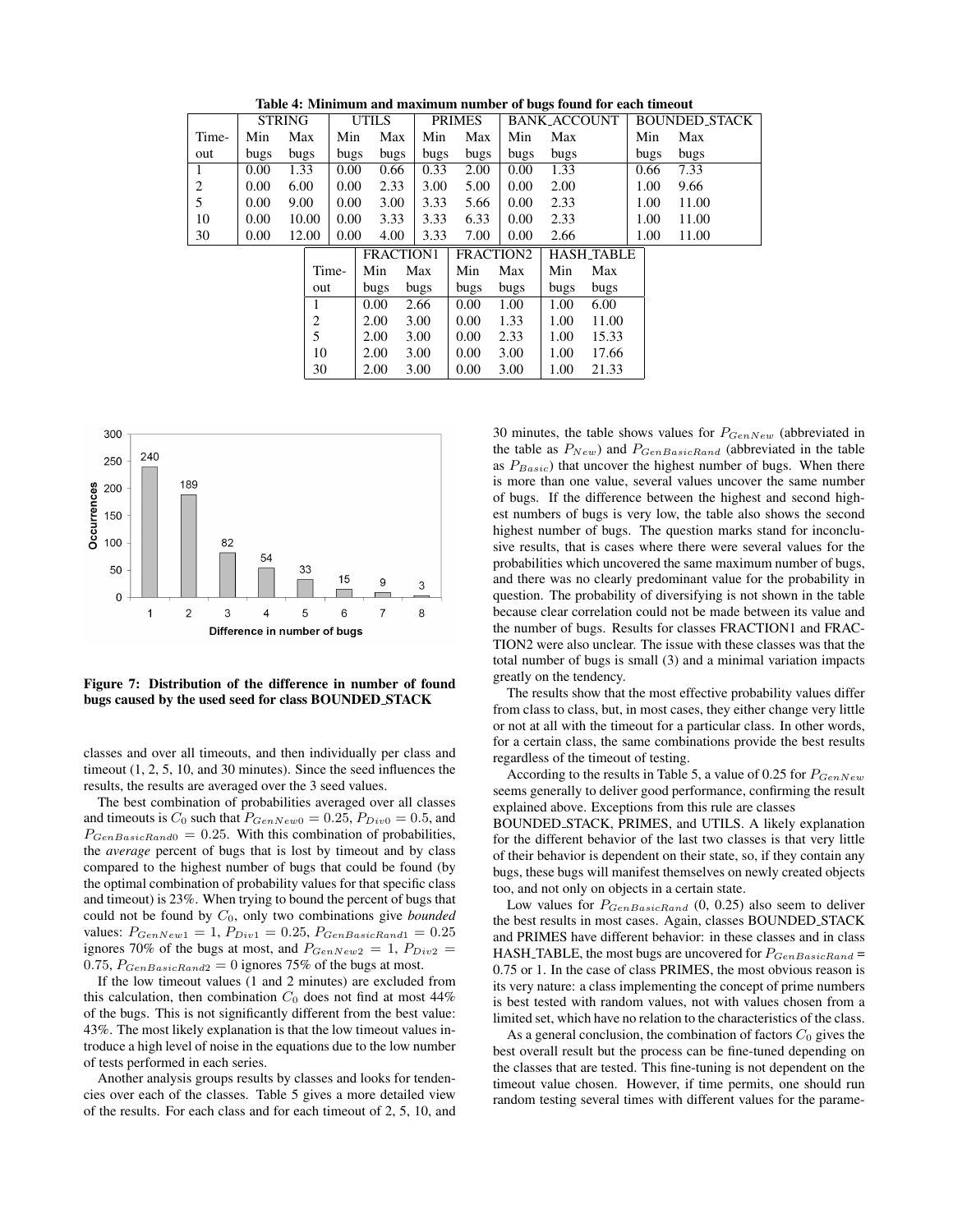ters, because, even though a certain combination of parameters may find fewer bugs than another, it may find *different* bugs.

#### Are more bugs found due to contract violations or due to other exceptions being thrown?

The Design by Contract software development methodology recommends that the contracts be written at the same time as (or even before) the implementation. Eiffel programmers generally follow this practice, but the contracts that they write are most often weaker (especially in the case of postconditions and class invariants) than the intended specification of the software. When contracts are used as oracles in testing, any condition that is not expressed in them cannot be checked, so bugs might be missed. For this reason we consider uncaught exceptions also to signal bugs. But what contribution does each of these two factors have to the total number of found bugs?

Figure 8 shows the evolution over time of the number of bugs found through contract violations and that of the number of bugs found through other exceptions being thrown for class STRING. The values shown on the graph are obtained by averaging over the numbers of bugs found for every timeout by all versions of the random algorithm. For most other classes this evolution is similar. One concludes that over time the proportion of bugs found through contract violations becomes much higher than that of bugs found through other thrown exceptions. For short timeouts (1 or 2 minutes) the situation is reversed.





Extreme cases are those of classes BOUNDED STACK,

BANK ACCOUNT, and PRIMES. Figure 9 shows the evolution over time of the number of bugs found through contract violations and that of the number of bugs found through other exceptions being thrown for class BOUNDED STACK. One notices that, regardless of the timeout, the number of bugs found by contract violations is always higher than the number of bugs found through other exceptions. Furthermore, this latter number increases only slightly from timeout 1 to timeout 2, and then does not increase at all. For classes BANK ACCOUNT and PRIMES, all version of the random generation algorithm constantly find more or an equal number of bugs through contract violations that through other exceptions.

Although these results are not directly relevant for estimating the performance of random testing, our intuition is that other testing



Figure 9: Evolution over time of the number of bugs found through contract violations and through other exceptions for class BOUNDED STACK

strategies, especially guided ones, would achieve different distributions. For this reason we also provide these results in this paper, so that other studies (comparing *different* testing strategies) can benefit from them.

# 4. DISCUSSION

#### 4.1 Methodology

We chose to use contracts and exceptions as automated oracles. One can argue that this strategy is neither complete (bugs which do not trigger contract violations or other exceptions are missed) nor sound (false positives might be reported). The former is a valid point, but the size of the study made it impossible to perform manual evaluation of all generated tests. The latter is a matter of convention: a contract violation always signals a bug; whether this bug is in the contract or in the implementation does not make a difference at this point. Bugs in the specification are just as dangerous as bugs in the implementation because they too prove the presence of an error in the developer's thinking process. They are also dangerous because a programmer trying to use the functionality of that software and looking at its interface (in which the contracts are included) will make wrong assumptions about the intended specification of that software.

One aspect in which our study and the ones mentioned in section 5 differ is the criterion used to evaluate the performance of the examined testing strategy. In our case, this is the number of bugs found in a fixed period of time. Other commonly used criteria are the time to first bug (time elapsed until the first bug is found), number of tests run until the first bug-revealing test case is generated, proportion of fault-revealing tests out of total tests generated, code and data coverage of the generated tests, number of false positives (false bug alarms), etc. Although all these measures are intuitively relevant, we consider number of found bugs to be more important than any of them, as this should be the purpose of any unit testing strategy: finding bugs (if there are any) in the software units under test.

# 4.2 Threats to validity

As is the case for any experimental study, the conclusiveness of the results depends on the representativeness of the samples examined. Testing a higher number of classes would naturally have in-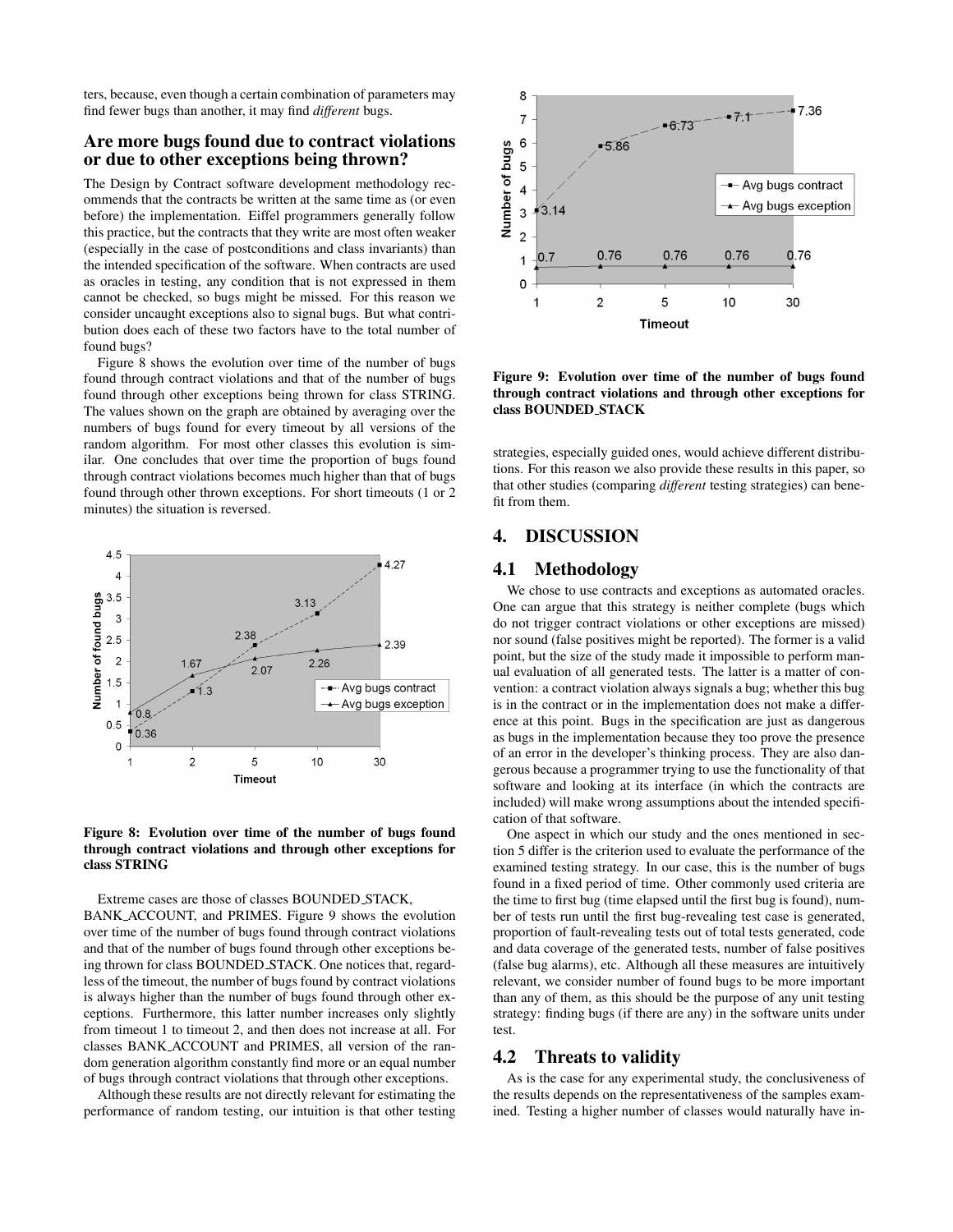|                      | $Timeout=2$ |             | $Timeout=5$ |             | $Timeout=10$ |             | $Timeout=30$ |             |  |  |  |  |
|----------------------|-------------|-------------|-------------|-------------|--------------|-------------|--------------|-------------|--|--|--|--|
| Class name           | $P_{New}$   | $P_{Basic}$ | $P_{New}$   | $P_{Basic}$ | $P_{New}$    | $P_{Basic}$ | $P_{New}$    | $P_{Basic}$ |  |  |  |  |
| <b>BANK_ACCOUNT</b>  | 0.25        |             | 0.25        | 0: 0.25     | 0.25         | 0.25        | 0.25:0.5     | 0: 0.25     |  |  |  |  |
| <b>BOUNDED_STACK</b> | 0.5:0.75    | 0.5         | 0.75        | 0.75        | 0.75         | 0.75        | 0.75         | 0.75        |  |  |  |  |
| <b>HASH_TABLE</b>    | 0.25:0.5    | >0          | 0.25:0.5    | 0.75        | 0.25:0.5     | 0.5: 0.75   | 0.25:0.5     | 0.5:0.75    |  |  |  |  |
| <b>PRIMES</b>        |             | 0.75:1      |             | 0.75        |              | 0.75        |              |             |  |  |  |  |
| <b>STRING</b>        | 0.25        | 0.75        | 0.25        | 0.25        | 0.25         |             | 0.25         |             |  |  |  |  |
| <b>UTILS</b>         |             | $_{0}$      | 0.75        | $\theta$    | 0.75         |             | 0.5:0.75     | 0: 0.25     |  |  |  |  |

Table 5: Probability values that maximize the number of found bugs for each timeout

creased the reliability of the results. The very high number of tests that we had to run for each class in order to explore all possible combinations of parameters (the probabilities and the seed) and the duration of each such test (30 minutes) made it impossible for us to test more classes in the time during which we had exclusive access to the hardware necessary for the experiment. Hence, we chose the classes that we tested so that they come from different sources, implement different concepts and functionality, were produced by programmers with different levels of expertise, and have different sizes (in lines of code). Despite this, these classes do not exhibit all types of bugs that can be found in object-oriented software; hence, it is likely that, for some of these bugs, the behavior of a random testing algorithm would be slightly different.

As the results indicate, the seed can have a high influence on the number of found bugs. Each experiment was executed for three seeds. Using a higher number of seed values would have improved the robustness of the results, but practical time constraints prevented this. We plan to conduct a further study in which to use a higher number of seed values and investigate questions such as: is there a bound on the testing timeout so that, when testing for that duration, the choice of seed makes no difference? (in other words, the same bugs are found regardless of the used seed); how many seeds should be used over short timeouts to overcome the variability of the results?

Perhaps the greatest threat to the validity of our results is the existence of bugs in the testing tool that we used in the study. We are not aware of any such bugs, but a critical mind should not exclude the possibility of their presence.

#### 4.3 Other flavors of random testing

The study presented in this paper is naturally not exhaustive. Other variations of the random generation algorithm are also possible. One can have different values for the probabilities or different algorithms. An example of a completely different algorithm which performs purely random testing is the one mentioned in section 2 which uses direct setting of object field values to get inputs for the tests.

Other possible variations go in the direction of making random testing "a little less random". An example would be to use, for basic types, constants taken verbatim from the source code, instead of the predefined, fixed set of values which we use in our algorithm. Another promising direction consists of using dynamic inference of abstract types [16]. This method finds sets of related variables (such as variables declared as integers which actually represent sums of money, or others declared as integers which represent ages of people). Determining these sets allows for them to be treated differently by the testing strategy.

This is a practical limitation which any experimental study has and it is part of the composable nature of such studies: the results of one case study can be used as the starting basis of another one, which adds to the scope of the first to make it more comprehensive.

## 5. RELATED WORK

A comprehensive overview of random testing is provided by Hamlet [18]. He discusses the advantages of purposely being "unsystematic" in choosing test inputs and also some of the theoretical deficiencies of the method. One of the interesting conclusions of the article is that the common misconceptions behind the criticism of random testing are most often triggered by misapplications of the method.

Although random testing of numerical applications has a longer standing tradition than random testing of object-oriented software, the interest for the latter has increased in recent years. Tools like JCrasher [12], Eclat [23], Jtest [2], Jartege [22], or RUTE-J [4] are proof of this interest.

Several tools combine random testing with other strategies.

DART [15] combines random testing and symbolic execution. Agitar Software's Agitator [5] combines several strategies: static analysis, random input generation, and heuristics to find data likely to expose bugs.

There exist also directions of research based on the idea of random testing, but which try to improve its performance by adding some guidance to the algorithm. This is the case for Adaptive Random Testing [7] and its recent extension to object-oriented software [11], and for quasi-random testing [8].

Some studies of random testing are available, but unfortunately the vast majority are not recent. Some such studies ([14], [17], [24], [9]) compare random testing and partition testing. Their results are centered around the conditions under which partition testing (with its several flavors such as data-flow-oriented testing, path testing, etc.) can perform better than random testing. Their empirical investigations (or, in the case of Hamlet and Taylor [17], theoretical studies) also show that, outside of these restraining conditions, random testing outperforms partition testing.

Mankefors et al. [20] also investigate random testing and introduce a new method for estimating the quality of random tests. As opposed to the study presented here, their focus is on random testing of numerical routines and on quality estimations for tests which do not reveal bugs.

In a recently published report [3], Andrews et al. state that the main reasons behind the so far poor adoption of random generation for object-oriented unit tests is the lack of tools and of a set of recognized best practices. The authors provide such a set of best practices and also compare the performance of random testing to that of model checking. They show that random testing produces good results both when used on its own and when used as preparation for model checking.

D'Amorim et al [13] compare the performance of two input generation strategies (random generation and symbolic execution) combined with two strategies for test result classification (the use of operational models and of uncaught exceptions). For the results presented in this paper, one aspect of their study is particularly rel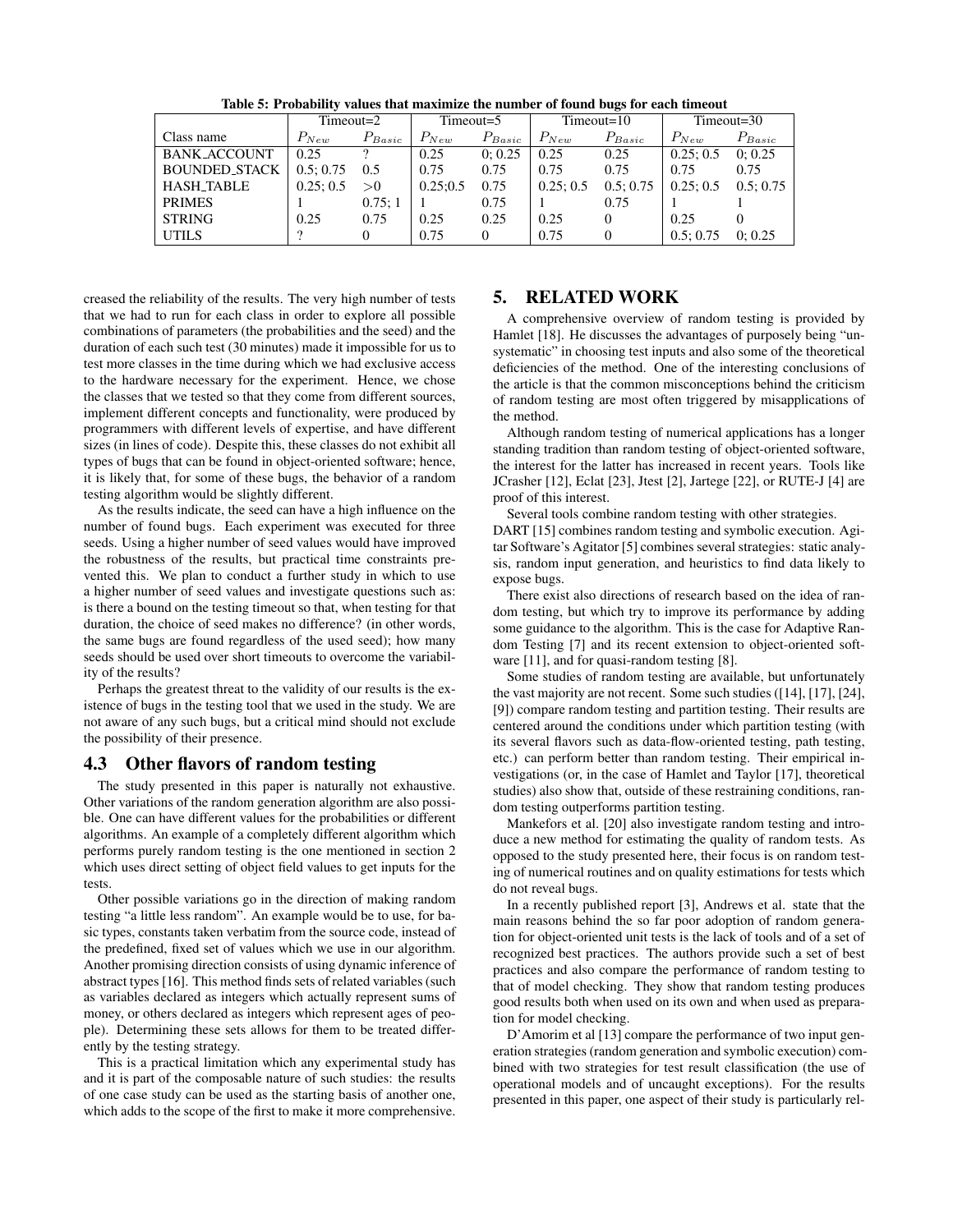evant: the comparison of the test generation techniques (the random one and symbolic execution). The results of the study show much lower applicability of the symbolic-execution-based strategy than of the random one: the authors could only run the symbolicexecution-based tool on about 10% of the subjects used for the random strategy and, even for these 10% of subjects, the tool could only partly explore the code. We see this as a very serious limitation of the strategy based on symbolic execution. Although, as the study shows, the symbolic-execution-based strategy does find bugs that the random one does not, the tool has extremely restricted practical applicability.

# 6. CONCLUSIONS

We have presented the results of an extensive case study that evaluates the performance of random unit testing of object-oriented applications over fixed timeouts. The purpose of the study was to see how random unit testing performs in general and to determine a most effective strategy (out of the examined ones) to recommend as best practice.

The evolution of the number of found bugs is inversely proportional to the elapsed time. Especially surprising is the steepness of the increase in the number of found bugs over the first few minutes of testing.

Because we used contracts and thrown exceptions as an automated oracle, we also examined the question of what proportion of bugs are found due to each of these factors. Our results indicate that over longer timeouts (10 minutes and more) the number of bugs found through contract violations is much higher than that of bugs found through other exceptions. For small timeouts (1 or 2 minutes) the situation is reversed.

In particular, the study evaluated implementation choices on the input generation algorithm: the frequency with which we create new objects as opposed to using existing ones, the frequency with which we try to diversify the object pool, and whether basic values are generated completely randomly or selected from a fixed predefined set. The combination of factors that gives the best overall result is 0.25 for creating new objects (so a creation of a new object once every 4 test cases are run), 0.5 for the probability of diversifying (the frequency with which we perform diversification operations on the objects in the pool), and 0.25 for the probability of generating values for basic types randomly as opposed to selecting these values from a fixed, predefined set. The process can be fine tuned depending on the classes that are tested. This fine-tuning needed by a class is not dependent on the timeout value chosen. In future experiments it would be interesting to check if the result is also valid on classes that evolve, i.e. it is applicable to future versions of the same class and, if so, under what circumstances.

The results of the study also show that the values chosen for the above-mentioned parameters can have a significant impact on the performance of the testing tool. Although there exists a combination of parameter values that seems to deliver overall good results, it is recommendable to run the tool with several combinations of parameter values, since different such combinations may find different bugs.

The study presented in this paper answered several questions about the performance of random testing in general and about the factors that influence it. It has shown that, despite its simplicity and unguided nature, random testing does indeed find bugs, not only seeded ones, but also bugs present in widely used, industrial-grade code. Of particular importance is the observation that random testing finds a very high number of bugs in the *first few minutes* of testing a certain class. This indicates that, although this strategy might not find *all* bugs present in the code, its *rate* of finding bugs over short timeouts makes it a very good candidate for combining with other testing strategies, more expensive in terms of the computational resources they require.

The question of how random testing compares to other testing strategies is still open. We consider that providing an answer to this question is of utmost importance, because the great variety of automated testing strategies that are now available leaves developers and testers wondering as to the choice of testing tool that would deliver the best results for their projects. Future work includes extensive experimental studies to answer this question and the development of methods and metrics to compare testing strategies.

# Acknowledgements

We thank Gustavo Alonso for providing us the hardware infrastructure that we used in the experiment.

# 7. REFERENCES

- [1] The EiffelBase library. Eiffel Software Inc. http://www.eiffel.com/.
- [2] Jtest. Parasoft Corporation. http://www.parasoft.com/.
- [3] J. H. Andrews, S. Haldar, Y. Lei, and C. H. Li. Randomized unit testing: Tool support and best practices. Technical Report 663, Department of Computer Science, University of Western Ontario, January 2006.
- [4] J. H. Andrews, S. Haldar, Y. Lei, and F. C. H. Li. Tool support for randomized unit testing. In *RT '06: Proceedings of the 1st International Workshop on Random Testing*, pages 36–45, New York, NY, USA, 2006. ACM Press.
- [5] M. Boshernitsan, R. Doong, and A. Savoia. From Daikon to Agitator: lessons and challenges in building a commercial tool for developer testing. In *ISSTA '06: Proceedings of the 2006 International Symposium on Software Testing and Analysis*, pages 169–180, New York, NY, USA, 2006. ACM Press.
- [6] C. Boyapati, S. Khurshid, and D. Marinov. Korat: automated testing based on Java predicates. In *Proceedings of the 2002 ACM SIGSOFT International Symposium on Software Testing and Analysis (ISSTA 2002), Rome, Italy*, 2002.
- [7] T. Y. Chen, H. Leung, and I. K. Mak. Adaptive random testing. In M. J. Maher, editor, *Advances in Computer Science - ASIAN 2004: Higher-Level Decision Making. 9th Asian Computing Science Conference. Proceedings*. Springer-Verlag GmbH, 2004.
- [8] T. Y. Chen and R. Merkel. Quasi-random testing. In *ASE '05: Proceedings of the 20th IEEE/ACM International Conference on Automated Software Engineering*, pages 309–312, New York, NY, USA, 2005. ACM Press.
- [9] T. Y. Chen and Y. T. Yu. On the relationship between partition and random testing. *IEEE Transactions on Software Engineering*, 20(12):977–980, 1994.
- [10] I. Ciupa and A. Leitner. Automatic testing based on Design by Contract. In *Proceedings of Net.ObjectDays 2005 (6th Annual International Conference on Object-Oriented and Internet-based Technologies, Concepts, and Applications for a Networked World)*, pages 545–557, September 19-22 2005.
- [11] I. Ciupa, A. Leitner, M. Oriol, and B. Meyer. Object distance and its application to adaptive random testing of object-oriented programs. In *RT '06: Proceedings of the 1st International Workshop on Random Testing*, pages 55–63, New York, NY, USA, 2006. ACM Press.